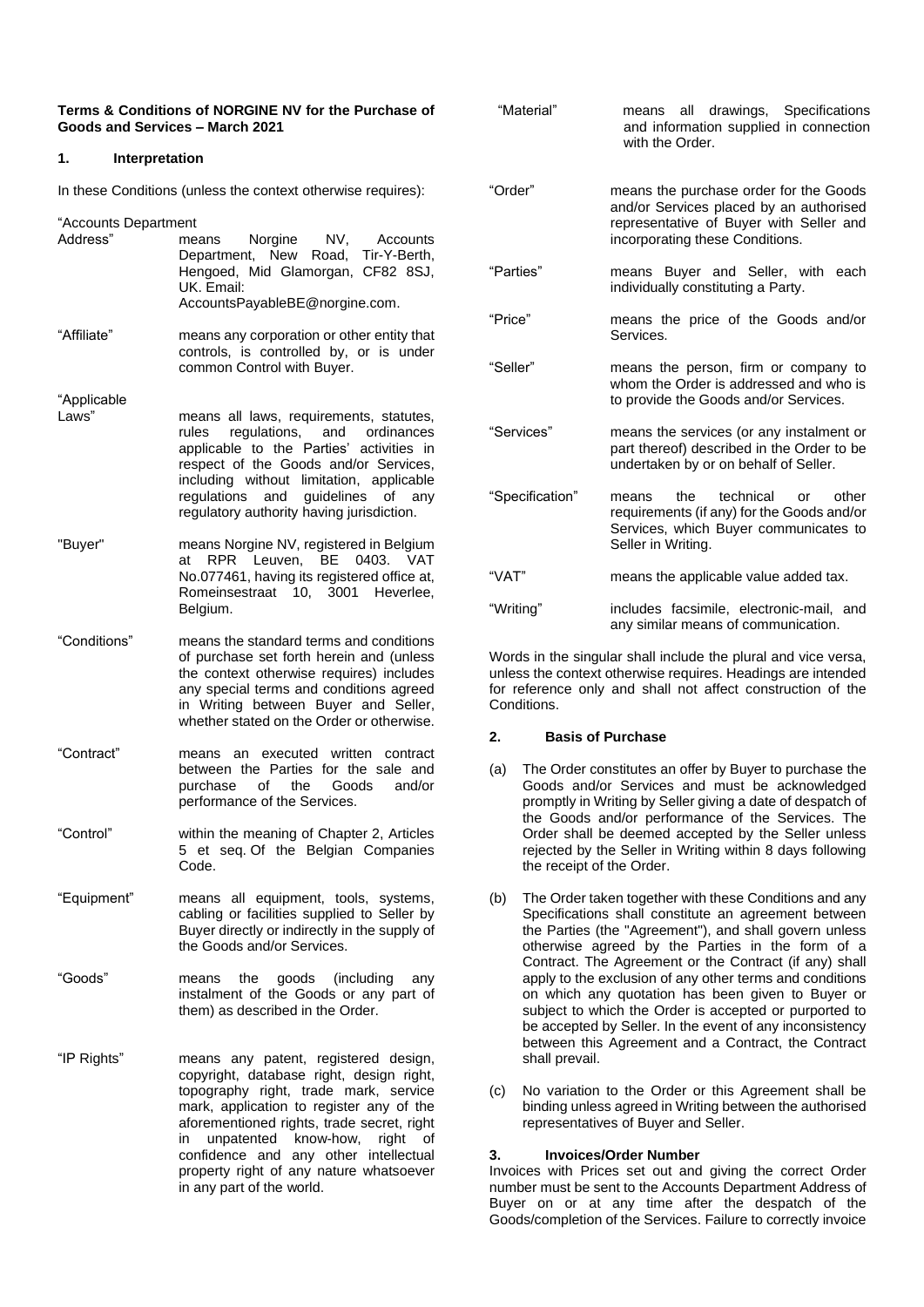Buyer may result in a payment delay of Seller's account for which Buyer shall not be liable. The Order number must also appear on the packing note, all boxes, packages, containers, outers, cartons, delivery documents and correspondence. Each box, package, container, outer and carton sent to Buyer must contain a list of its contents.

### **4. Quality and Compliance/Health and Safety**

Without prejudice to any other rights Buyer may have, Seller warrants to Buyer that:

- (a) the Goods will:
	- (i) meet in all respects the requirements conform as to quantity, quality and description with the particulars specified in the Specifications, Order or Contract or as agreed by the Parties in Writing and comply with all Applicable Laws;
	- (ii) be fit and sufficient for the purpose for which such Goods are ordinarily used and shall be accompanied by adequate information to ensure that when put to use the Goods will safe and without risk to health;
	- (iii) not infringe any copyright, design or other IP Rights of a third party;
	- (iv) be free from defects and of sound materials and workmanship;
	- (v) be tested, designed and constructed so as to be safe and without risk to the health and safety of persons using the same;
	- (vi) if the purpose for which the Goods are required is indicated in the Order or in Writing by the Parties, either expressly or by implication, be fit for that purpose; and
- (b) the Services will:
	- (i) be performed by appropriately qualified and trained personnel with all due care and diligence and to the highest standard of quality prevailing in the Seller's industry at the time of performance and in accordance with Applicable Laws; and
	- (ii) conform to the Specification and all requirements agreed between the Parties .

The provisions of this Condition 4 shall survive any performance, acceptance or payment pursuant to this Agreement and shall extend to any substituted or remedial Goods or Services provided by Seller.

# **5. Progress and Inspection Testing**

- (a) Buyer may, at reasonable times inspect the progress of the Services being performed and/or test the Goods during manufacture, processing and storage, and Seller shall at its own cost provide or shall procure the provision of all facilities as may reasonably be required by Buyer for this purpose. Any testing of the Goods shall not imply acceptance of the Goods by Buyer.
- (b) If as a result of any inspection or test under Condition 5 (a)Buyer or its representative is of the reasonable opinion that the Goods and/or Services do not comply with this Agreement or are unlikely on completion of manufacture or processing or performance so to comply, Buyer may inform Seller accordingly and Seller shall promptly take such reasonable steps as may be necessary to ensure such compliance.
- **6. Delivery**
- (a) The Goods shall be delivered and the Services performed by Seller at the address and at the time or within the period and in the manner specified in the Order or in Writing by the Parties and time of delivery of the Goods and/or performance of the Services shall be of the essence of this Agreement.
- (b) Delivery shall take place during Buyer's usual business hours and Seller shall supply Buyer, in reasonable time, with any instructions or other information required to enable Buyer to accept delivery of the Goods and/or allow Seller to perform the Services.
- (c) If the Goods are not delivered or the Services not performed at the time or within the period specified in the Order or in Writing by the Parties, Seller shall be in default by law and Buyer shall be entitled to dissolve or terminate this Agreement without any further notice of default being required, without liability to Seller and without prejudice to any claim for damages or other remedy, including any late delivery penalty specified in the Order or in Writing by the Parties.
- (d) The Goods shall be transported and off-loaded at the sole risk and expense of Seller and shall remain at Seller's risk until accepted by Buyer in accordance with the Order and this Agreement.
- (e) If the Goods are incorrectly delivered Seller will be responsible for any additional expense incurred in delivering them to their correct destination and acceptance of the Goods will not take place until they are delivered to their correct destination as specified in the Order or the Contract (if any).
- (f) The Goods shall be properly packed, marked, secured and delivered in such a manner so that they arrive at their destination in good condition under normal conditions of transport having regard to the nature of the Goods and the other circumstances of the case and in compliance with Applicable Laws.
- (g) Unless otherwise agreed between the Parties in Writing the Goods are not to be delivered or the Services performed in instalments but where the Parties have agreed that delivery of the Goods and/or performance of the Services shall be in instalments, the Agreement shall be treated as a single agreement, and not a severable agreement.
- (h) Unless otherwise agreed between the Parties in Writing before delivery, Buyer shall have no obligation to pay for or return to Seller any packaging or packaging materials for the Goods, whether or not any Goods are accepted by Buyer and whether or not re-usable.
- (i) All Goods shall be transported by the method specified in the Order or in Writing by the Parties or, if no method is specified, by the most expeditious method consistent with ensuring the Goods reach their destination in an undamaged condition.

# **7. Hazardous Goods**

Seller will promptly inform Buyer in Writing of any dangers and special instructions relating to the handling, storage, safe use, transportation or disposal of hazardous goods (including any new information concerning these matters which from time to time becomes available).

# **8. Goods with Limited Shelf Life**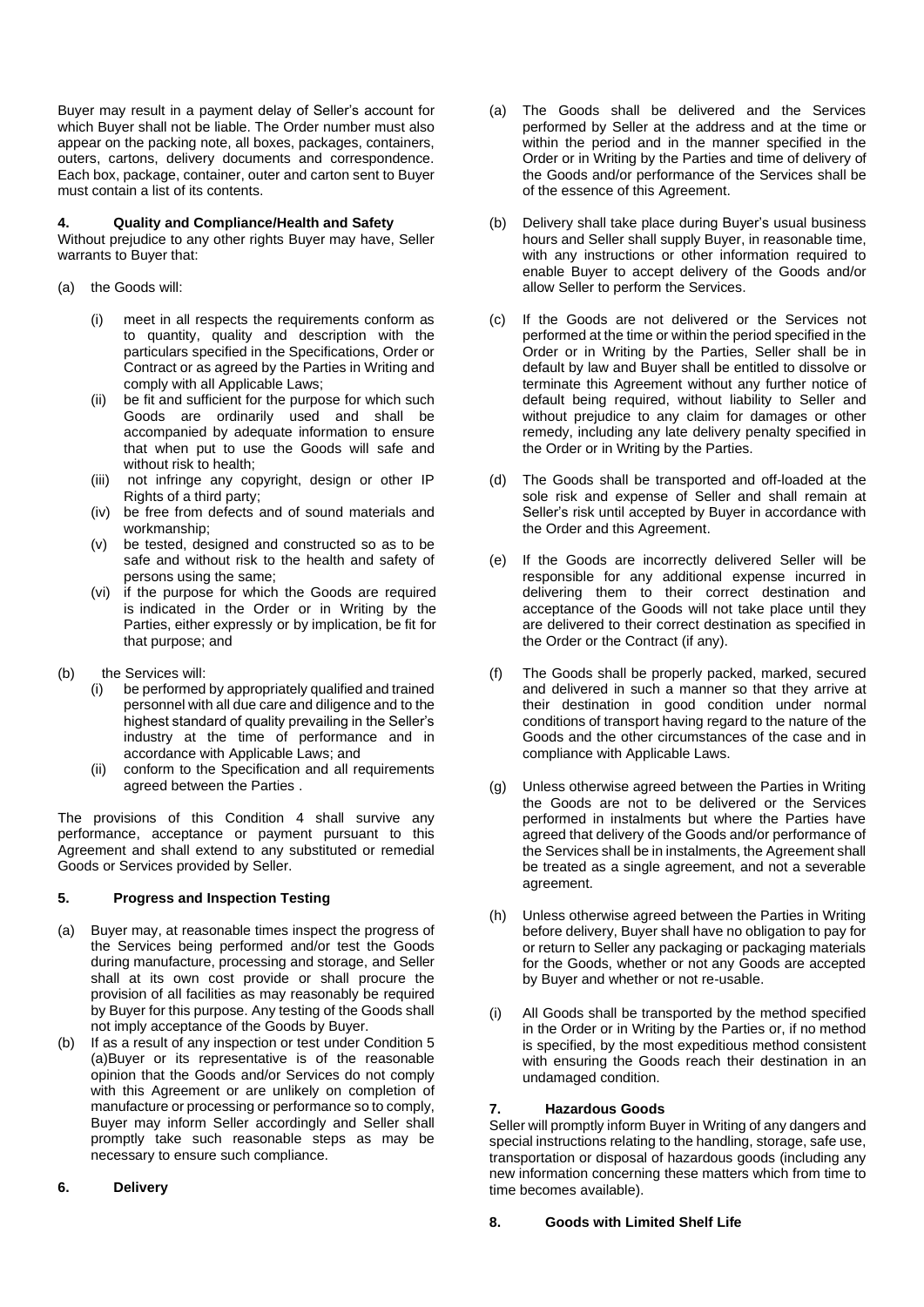For Goods or components of Goods whose shelf life is limited, Seller shall provide Buyer with the following:

- (a) Storage instructions required for the preservation of the Goods;
- (b) Time span of use from the date of manufacture;
- (c) Date of expiration which shall appear clearly and indelibly on the packaging of the Goods.

The Seller shall only deliver Goods whose residual shelf time is at least equal to 80% of the total shelf life of the Goods.

## **9. Performance of the Services**

- (a) The Services will be performed in accordance with the Order and this Agreement, including without limitation any acceptance criteria or tests, provision of certificates, programme of installation or performance standard that may be agreed between the Parties in Writing.
- (b) Where Seller is to provide the Services at Buyer's Site, Buyer will ensure that Seller has reasonable access to the site as may be necessary for Seller to perform the Services in accordance with the Order and Agreement.
- (c) While performing Services at Buyer's site, Seller must:
	- (i) take reasonable care to ensure that the performance of the Services does not interfere with the business of Buyer, its employees or any other consultant or contractor employed on the site;
	- comply with all Applicable Laws;
	- (iii) comply with any policies and procedures required by Buyer and issued to Seller prior to the performance of the Services;
	- (iv) ensure that the Services are performed during Buyer's usual business hours unless otherwise agreed in Writing by Buyer; and
	- (v) leave the site in a clean and tidy condition at the end of each day and on completion of the Services.

#### 10. **Storage / Destruction**

If for any reason Buyer is unable to accept delivery of the Goods at the time when the Goods are due and ready for delivery Seller shall, if its storage facilities permit, store and safeguard the Goods and take all reasonable steps to prevent their deterioration until they are actually delivered and Buyer shall be liable to Seller for the reasonable costs (including insurance) relating thereto. Seller may not dispose or otherwise destroy the stored Goods without giving reasonable advance notice in Writing to Buyer.

### 11. **Confidentiality / Buyer's Material and Equipment**

- (a) The Order and this Agreement is confidential between Buyer and Seller, and Seller agrees that no confidential information connected therewith shall be published or disclosed to any third party without Buyer's consent in Writing. This Condition 11 shall survive termination of this Agreement, however arising.
- (b) Seller shall keep in strict confidence all Material and all technical or commercial know-how, Specifications, inventions, or processes of a confidential nature which have been disclosed to Seller by Buyer, its Affiliates and its and their employees, agents or sub-contractors and any other confidential information concerning Buyer's business. Seller shall restrict disclosure of such confidential material to its employees, agents or sub-

contractors who need to know the same for the purpose of discharging Seller's obligations to Buyer, and shall ensure that all such employees, agents or subcontractors are subject to obligations of confidentiality corresponding to those of Seller.

- (c) All Material, Equipment and other data supplied by Buyer to Seller or purchased by Seller on behalf of Buyer shall at all times be and remain as between Buyer and Seller, the exclusive property of Buyer, and be marked as such by Seller, but shall be properly insured, kept securely and maintained by Seller in good condition until delivered to Buyer and shall not be disposed of or used other than in accordance with Buyer's instructions or authorisation in Writing. Seller shall indemnify Buyer against all loss thereof or damage thereto while in Seller's possession or control. In the case of Equipment purchased by Seller on behalf of Buyer, Seller shall assign or transfer to Buyer, any warranties received from the relevant manufacturer or supplier.
- (d) Where the Goods and/or Services are designed, created or otherwise developed by or for Seller pursuant to the Order and this Agreement, then all IP Rights in the Goods and/or Services throughout the world shall belong to Buyer absolutely. Seller hereby assigns with full title guarantee and free from all third party rights, all such IP Rights to Buyer with the intent that upon the making or creation of the Goods and/or Services, the IP rights shall automatically vest in Buyer. Seller shall promptly at Buyer's request, do or procure to be done all such further acts and things and the execution of all such documents as Buyer may from time to time require for the purposes of securing for Buyer the full benefit of this Agreement, including all rights, title and interest in and to the IP Rights and all other rights assigned to Buyer.
- (e) Seller irrevocably undertakes that neither it nor any other person will assert against Buyer or any third party any moral rights in or relating to the IP Rights and warrants that all such moral rights are irrevocably waived and extinguished.

#### 12. **Risk and Property**

The Goods shall remain at the risk of Seller until delivery to Buyer is complete (including off-loading and stacking), when risk and ownership of the Goods shall pass to Buyer.

#### 13. **Rejection/Remedies**

- (a) Without prejudice to any of its rights, Buyer may by notice in Writing to Seller reject any or all of the Goods and/or Services if Seller fails to comply with any of its obligations under this Agreement.
- (b) Buyer shall not be deemed to have accepted any Goods and/or Services or any part hereof until Buyer has had a reasonable time to inspect them following delivery and/or performance, or if later, within a reasonable time after any latent defect in the Goods and/or Services has become apparent.
- (c) Buyer shall when giving notice of rejection specify the reason for such rejection, and Seller shall within 8 days following receipt of notice of rejection remove any rejected Goods at Seller's risk and expense.
- (d) In case of rejected Goods or Services Seller shall, at Buyer's option, without prejudice to any claim of Buyer against Seller for damages sustained in connection with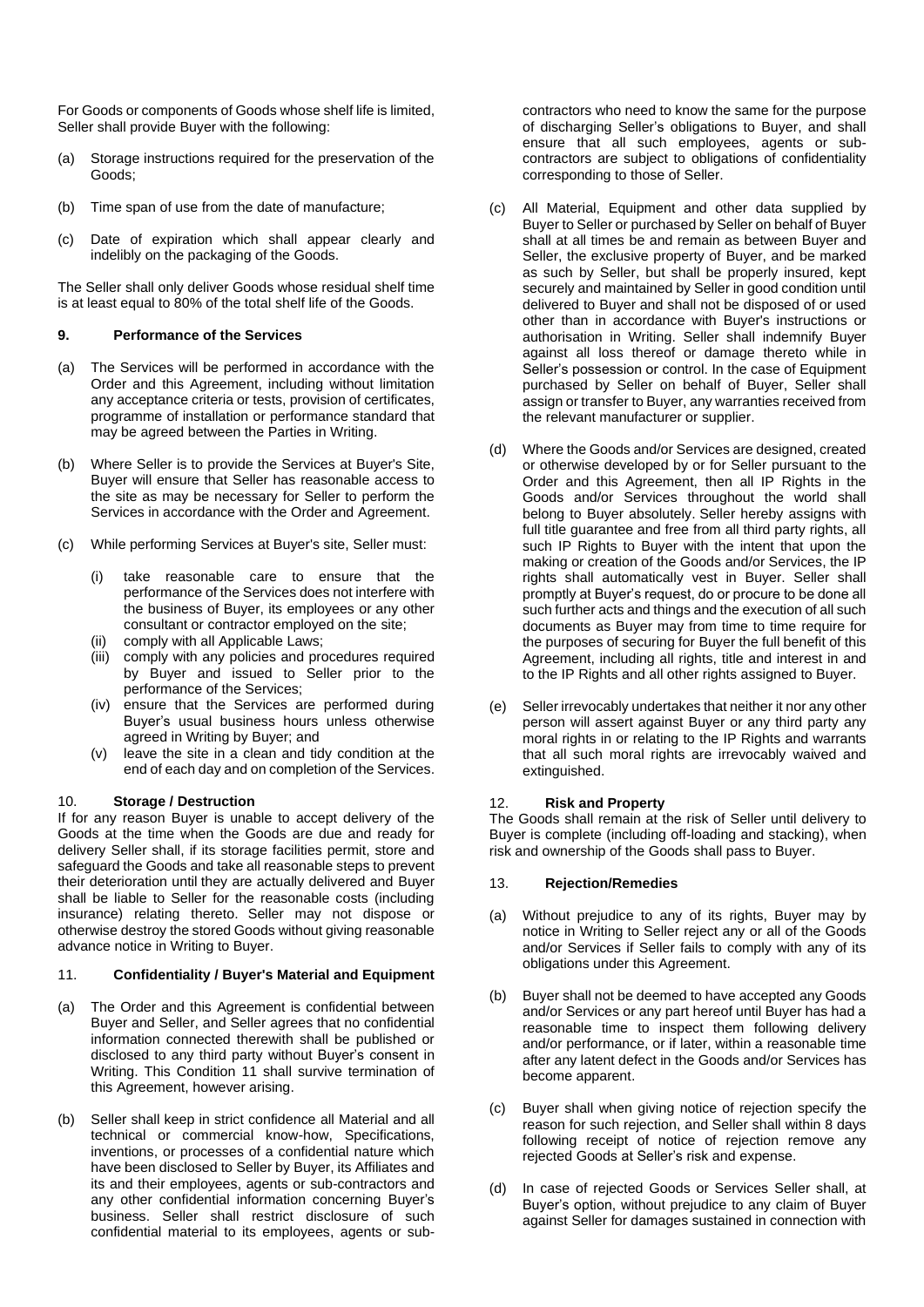the Seller's breach of this Agreement and Buyer's right to suspend any payment obligation it may have under this Agreement:

- (i) replace rejected Goods with Goods conforming in all respects with the terms of this Agreement; and/or
- ii) re-perform the defective Services;
- iii) treat the Agreement as discharged by Seller's breach and require the repayment of any part of the Price of the Goods and/or Services paid, and
- iv) reimburse Buyer for all freight and handling costs reasonably incurred by Buyer and/or for which it may be liable in respect of such Goods and/or Services.
- (e) If the Goods are not promptly removed by Seller, Buyer may return the Goods at Seller's expense and risk.

# **14. Warranty**

Without prejudice to any other remedies of Buyer, Seller shall as soon as reasonably practicable, upon the written request of Buyer and at the cost of Seller:

- (a) replace or (at Buyer's option) repair all Goods which are or become defective where such defect occurs under proper usage and is due to faulty design, or inadequate or faulty materials or workmanship Seller's erroneous instructions as to use erroneous data or any breach by Seller of any provision of this Agreement. Repairs and replacements shall themselves be subject to the foregoing obligations after repair or replacement;
- (b) re-perform any Services found to have been performed defectively.

#### **15. Price and Payment of Goods and Services**

- (a) The Price of the Goods and/or the Services shall be as stated in the Order or the Contract (if any) and, unless otherwise agreed between the Parties in Writing, shall be exclusive of any VAT.
- (b) Seller shall pay all charges for packaging, packing, shipping, carriage, insurance and delivery of the Goods to Buyer and any import taxes or duties or other duties, taxes, imports or levies (other than VAT) in respect of the Goods and/or Services.
- (c) No increase in the Price may be made (whether on account of increased material, labour or transport costs, fluctuation in rates of exchange or otherwise) without the prior consent of Buyer in Writing.
- (d) If no Price is stated in the Order or in the Contract, the Price shall be i) the price last quoted to Buyer in Writing, or ii) the price last paid by Buyer to the Seller for the Goods and/or Services, or iii) the prevailing market price whichever is the lowest.
- (e) Once the Goods and/or Services have been delivered in accordance with Condition 6, Seller shall send a correct invoice for the Goods and/or Services in accordance with Condition 3, and Buyer shall unless otherwise agreed in Writing pay such invoice 30 days from the date of invoice.
- (f) With respect to Services, Seller shall submit with the invoice, without limitation, a reasonable description of the Services performed and a list of any direct expenses incurred in the provision of the Services, together with

supporting documentation. Reasonable direct expenses in relation to the Services will be reimbursed, subject to Buyer's prior approval in Writing.

- (g) Buyer, upon reasonable notice to Seller, shall have the right, either itself or through a third party, to conduct an audit of Seller's accounts with respect to invoices rendered. Buyer shall use reasonable endeavours to ensure that any such audit is conducted in a manner designed to minimise inconvenience to Seller.
- (h) Buyer shall be entitled to any discount for prompt payment, bulk purchase or volume of purchase customarily granted by Seller, whether or not shown on its own terms and conditions of sale.
- (i) Without prejudice to any other right or remedy it may have, Buyer reserves the right to set off any amount owing at any time to it by Seller against any amount payable by Buyer to Seller under this Agreement or the Contract, if any.
- (j) Payment of the Price of the Goods and/or the Services does not imply a waiver of any other right Buyer may have against Seller under this Agreement or any **Contract**

# **16. Seller's Obligations**

Seller shall immediately inform Buyer in Writing if at any time Seller becomes aware (whether prior to or after delivery) of the Goods and/or performance of the Services of: (a) any defect or failure of the Goods and/or Services or any other similar goods and/or similar services; or (b) any unsuitability for any purpose identified in Writing for which the Goods and/or Services or any other similar goods and/or services were supplied and/or performed by Seller.

# **17. Assignment and Sub-Contracting**

Seller shall not assign, transfer charge or sub-contract the manufacture and production of the Goods and/or the performance of the Services to another party in whole or in part, without the prior consent of Buyer in Writing. No subcontracting by Seller shall in any way relieve Seller of any of its responsibilities under the Order or this Agreement. Buyer may at any time assign or transfer all or any of its rights or obligations under this Agreement to an Affiliate.

# **18. Indemnity and Insurance**

- (a) Seller shall indemnify and hold Buyer harmless against all actions, suits, claims, demands, costs, proceedings, charges, damages, losses and expenses suffered or incurred by Buyer, including without limitation reasonable legal fees and expenses, due to, arising from or in connection with:
	- (i) any negligent or wilful acts or omissions of Seller, its servants, agents or contractors in supplying, delivering and/or installing the Goods and/or in the performance of the Services
	- the breach of any provision of this Agreement or Contract (if any) by Seller;
	- (iii) the breach of any warranty given by Seller in relation to the Goods and/or the Services;
	- (iv) any defect in the workmanship, materials or design of the Goods or their packaging;
	- (v) any infringement or alleged infringement of any patent, copyright, registered design, design right, trade mark, trade name or other IP Rights for or relating to the Goods and/or Services unless such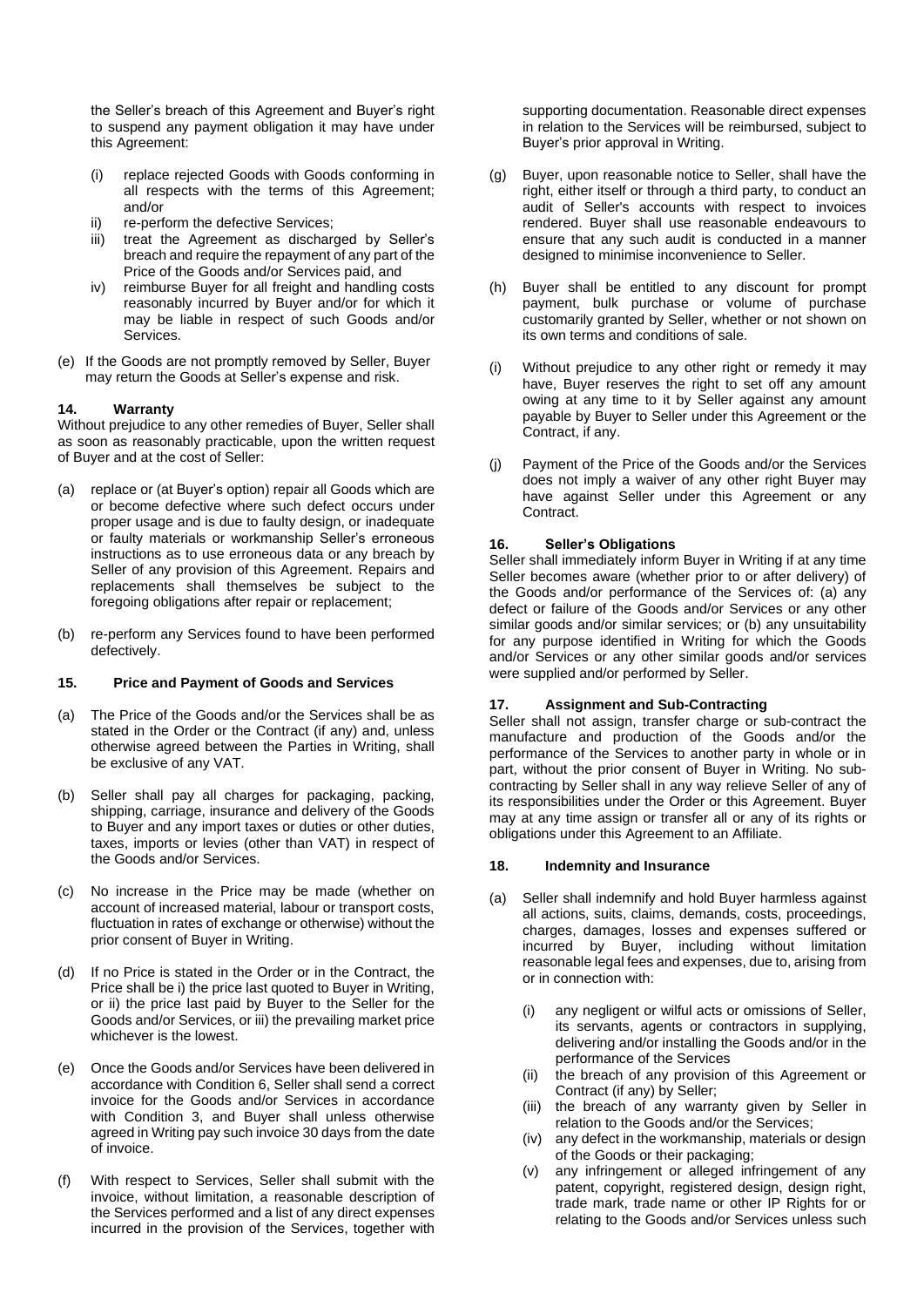infringement has occurred directly as a result of any Specification supplied by Buyer; and

- (vi) an incorrect description of the Goods and/or Services by Seller.
- (b) Seller shall effect with a reputable insurance company, a policy or policies of insurance covering all matters which are the subject of indemnities under this Agreement and shall at the request of Buyer produce the relevant policy or policies together with receipts or other evidence of payments of the latest premium due thereunder.

#### **19. Force Majeure**

"Force Majeure" means in relation to either Party, a circumstance beyond the reasonable control of that Party (the "Claimant") including, without limitation, strikes and other industrial disputes (excluding strikes or labour disputes between any Claimant and its employees), PROVIDED ALWAYS that the Claimant i) notifies the other Party as soon as reasonably practicable of the Force Majeure event and ii) exerts its best efforts to eliminate, cure or overcome any such circumstances and to resume performance of its obligations in a timely manner. If such failure or delay continues for a period in excess of four (4) weeks, the Claimant shall be in default and the other Party may dissolve or terminate this Agreement and any Contract forthwith without liability by giving notice in Writing to the Claimant. During such four week period, the Claimant shall not be deemed to be in breach of the Agreement or otherwise liable to other Party for any delay in performance or any non-performance of any obligations under this Agreement to the extent the delay or nonperformance is due to Force Majeure.

#### **20. Notices**

Any notice given or made under or in connection with this Agreement shall be in Writing and shall be deemed to have been duly given or made and deemed received as follows:

- (a) if correctly sent by recorded delivery post to the Party concerned at its address specified on the Order or such other address as that Party may from time to time notify in Writing, such notice shall be deemed received three (3) working days after such posting;
- (b) if delivered personally, such notice shall be deemed received on the date of the personal delivery; and
- (c) if sent by facsimile or electronic transmission with confirmed receipt, with a follow-up notice of the same sent within two (2) working days either in accordance with (a) or (b) above, such notice shall be deemed received when despatched.

#### **21. Termination and Insolvency**

- (a) Buyer shall be entitled to dissolve or terminate this Agreement without liability to Seller forthwith upon notice in Writing to Seller:
	- (i) if Seller enters into a suspension of payment, becomes bankrupt, insolvent, compounds with its creditors, has distress or execution levied upon its property (which has not been remedied within 15 days after receipt of a notice from Buyer in Writing), is wound up, goes into liquidation (except for the purposes of a *bona fide* reconstruction), has a receiver, administrative receiver, or administrator appointed of the whole or any part of its assets, or shall suffer the appointment of any similar person under Applicable Laws; or
	- (ii) if Seller ceases or threatens to cease to carry on business; or
- (iii) if Seller is in material breach of its obligations under this Agreement and fails to remedy the breach (if capable of remedy) within 15 days after receipt of a notice from Buyer in Writing specifying the breach; or
- (iv) there is a change of Control of Seller.
- (b) Buyer may cancel any Order or part thereof by notice to Seller in Writing at any time prior to delivery. In the event that Buyer exercises its rights of cancellation, its sole liability to Seller shall be to pay for the cost to Seller (not exceeding the Price) of the work reasonably carried out by Seller or in relation to the Goods at the date of cancellation, any liability reasonably incurred by Seller to a third party at the date of termination in relation to the manufacture and supply of the Goods. Written evidence of all such costs must be provided.
	- (c) The exercise of any rights granted to Buyer hereunder shall not prejudice or affect any right of action or remedy which may have already accrued or may accrue thereafter to Buyer or the continuation of any provision expressly stated to survive, or implicitly surviving, termination.
- (d) On termination or dissolution of this Agreement or the Contract for any reason Seller shall immediately deliver to Buyer:
	- (i) all Equipment and documents relating thereto and all Material and all copies of information and data provided by Buyer to Seller for the purposes of this Agreement or the Contract. Seller shall certify to Buyer that it has not retained any copies of Material or other information or data, except for one copy which Seller may use for audit purposes only and subject to the confidentiality obligations in Condition 11; and
	- (ii) all Specifications, programs (including source codes) and other documentation comprised in any deliverables supplied under this Agreement or the Contract and existing at the date of such termination, whether or not then complete. All IP Rights in such materials shall automatically pass to Buyer (to the extent that they have not already done so by virtue of Condition 11 (d)).
	- (e) If Seller fails to fulfil its obligations under Condition 21 (d), then Buyer may enter Seller's premises and take possession of any such items which should have been returned. Until they have been returned or repossessed, Seller shall be solely responsible for their safe keeping.

## **22. General**

- (a) No waiver by Buyer of any breach of this Agreement by Seller shall be considered as a waiver of any subsequent breach of the same or any other provision. Rights under this Agreement are cumulative and do not exclude rights provided by Applicable Laws.
- (b) If any provision of this Agreement is held by any competent authority to be invalid or unenforceable in whole or in part, the validity of the other provisions of this Agreement and the remainder of the provisions in question shall not be affected thereby.
- (c) Seller shall not disclose or exploit in any publicity in any form this Agreement or Seller's relationship with Buyer without the prior permission in Writing of Buyer.
- (d) Nothing in this Agreement is intended to, or shall operate to, create a partnership between the Parties, or to authorise either Party to act as agent for the other, and